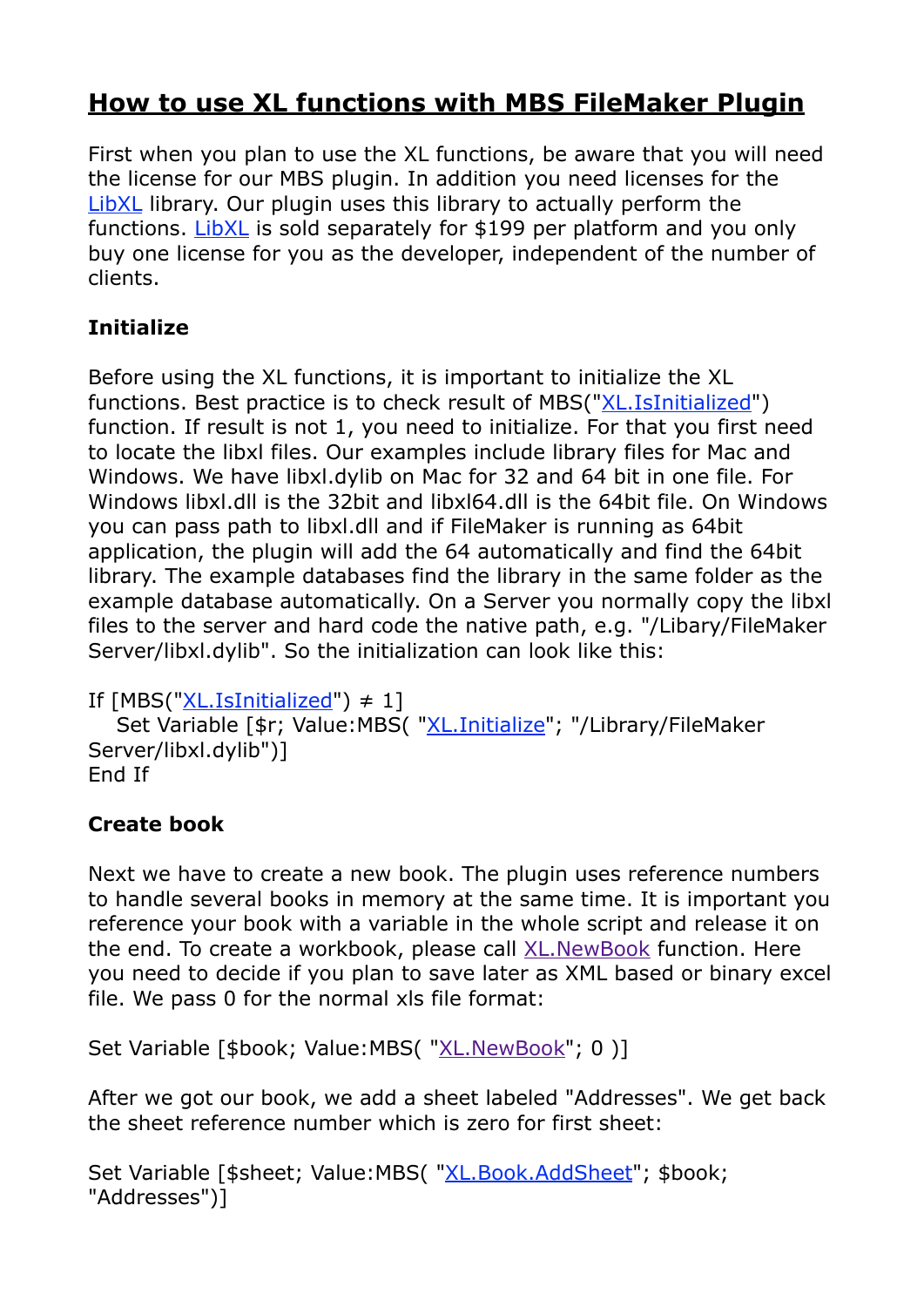#### **Write data**

Our main loop here loops over the records in our test table. Starting with first record we move one row at a time and one record a time. Inside the loop we set cell text for each cell in current row and fill them with values from the record. As you see we have to pass book reference number, sheet number, row number and column indexes. We define the columns ourself here.

```
Go to Record/Request/Page [First] 
Loop 
  "XL.Sheet.CellWriteText"; $book;
$sheet; $row; 0; Export records::First Name)] 
  "XL.Sheet.CellWriteText"; $book;
$sheet; $row; 1; Export records::Last Name)] 
  "XL.Sheet.CellWriteText"; $book;
$sheet; $row; 2; Export records::Street)] 
  "XL.Sheet.CellWriteText"; $book;
$sheet; $row; 3; Export records::Zip)] 
  "XL.Sheet.CellWriteText"; $book;
$sheet; $row; 4; Export records::City)] 
  "XL.Sheet.CellWriteText"; $book;
$sheet; $row; 5; Export records::Country)] 
  "XL.Sheet.CellWriteText"; $book;
$sheet; $row; 6; Export records::Phone)] 
   Go to Record/Request/Page [Next; Exit after last] 
  Set Variable [$row; Value: $row + 1]
End Loop
```
#### **Finish**

On the end, we save to a container. For that we use the Set Field script step. the plugin function [XL.Book.Save](http://www.mbsplugins.eu/XLBookSave.shtml) returns the container value with the Excel file inside. We pass a file name for the container to give it a name which FileMaker uses to export the field content later.

Set Field [Export records::File; MBS("[XL.Book.Save"](http://www.mbsplugins.eu/XLBookSave.shtml); \$book; "test.xls")]

Finally we have to release memory and close book. So the [XL.Book.Release](http://www.mbsplugins.eu/XLBookRelease.shtml) will clear memory:

Set Variable [\$r; Value:MBS(["XL.Book.Release](http://www.mbsplugins.eu/XLBookRelease.shtml)"; \$book)]